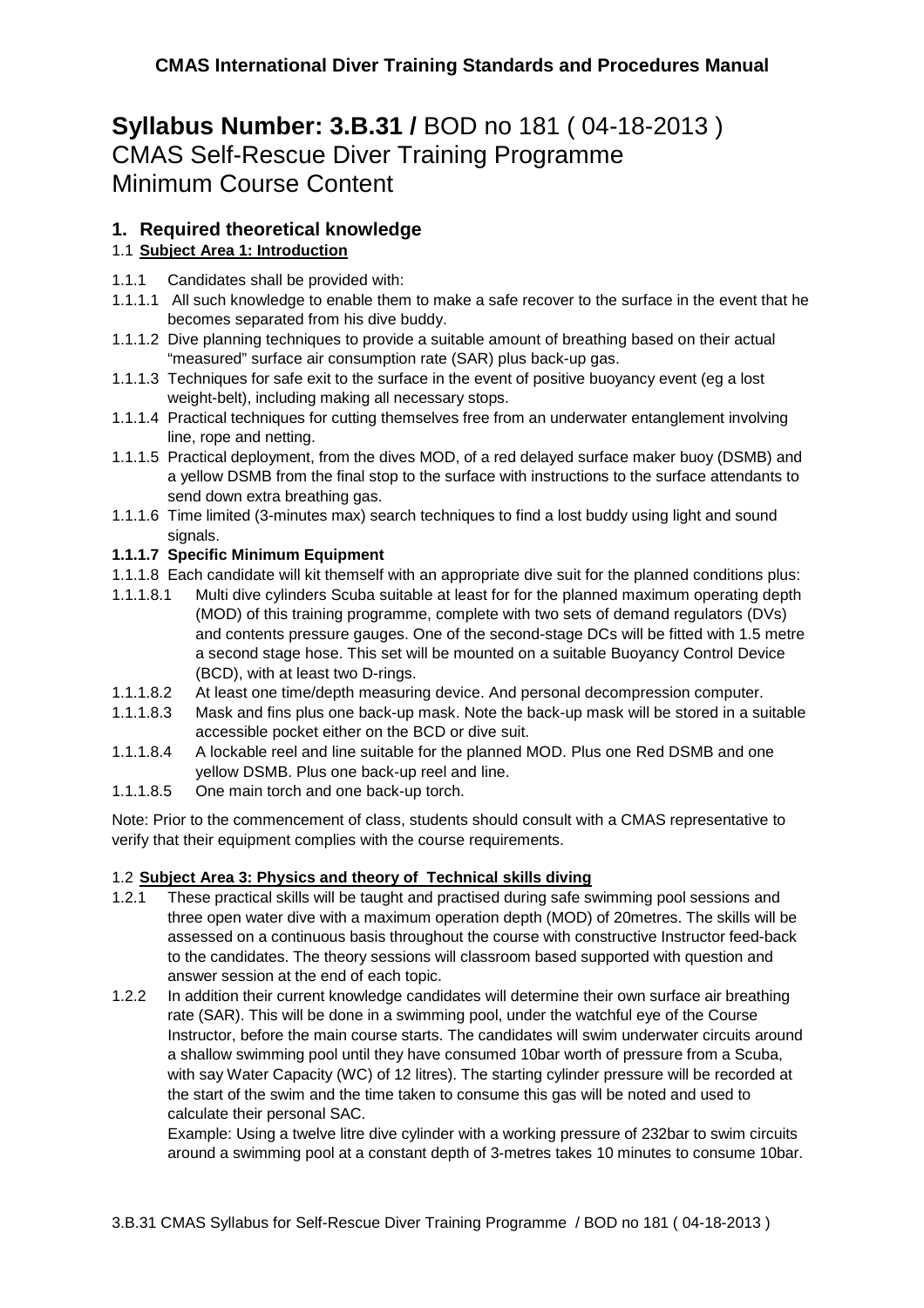Initial gauge reading: 232.0bar Reading after 10 mins: 209.9bar

**22.1bar**

Which gives an average of:  $22.1 / 10 =$ 

**2.21 bar per minute** at 3 metres.

Now adjust back to the surface pressure of one bar, by dividing by the absolute pressure, which in this case is1.3bar.

 $2.21 / 1.3 = \text{bar/minute/metre}$  (depth)

#### **1.7 bar per minute**

Or on litres per minute using a 12 litre WC dive cylinder =

#### $12 \times 1.7 =$ **20.4 litres/minute**

The Breathing Gas Estimating Table shown below is used to determine the required "Basic" gas requirement for any proposed dive. The diver must add emergency/back-up gas to the determined "basic" gas value.



- 1.2.3 Instructors should show candidates how use this system. A batch of PowerPoint slides are shown in the appendix 1 attached to this syllabus, which can assist in this process. Furthermore, a copy of the illustrations is available in PowerPoint to assist Federation/Instructors prepare their course material.
- 1.2.4 Instructor may like to show candidates how to prepare their own Air Estimating Tables for other cylinder WCs and breathing rates.
- 1.2.5 Instructors will give advice and practical guidance on the determination of the quantity of backup gas required for a range of dive types.
- 1.2.6 Increasing the quantity of carried breathing gas can cause buoyancy issues. For example increasing the carried gas from a single 12 litre cylinder increases the weight of the air from 3.4kg to 6.8kgm. Discuss management techniques so as to avoid positive buoyant ascent problems and negative buoyancy during the dive.
- 1.2.7 Instructor will set a dive planning problem for candidates to solve by preparing a dive gas plan including the provision of back-up gas. In appendix 1 of this syllabus, there is PowerPoint set of slides, which set out the extent of the level required with, worked a worked example plus a sample ascent gas plan for candidates to do in class. Instructors should also set homework for candidates prepare for the three 20metres to be completed during this course. Instructors will